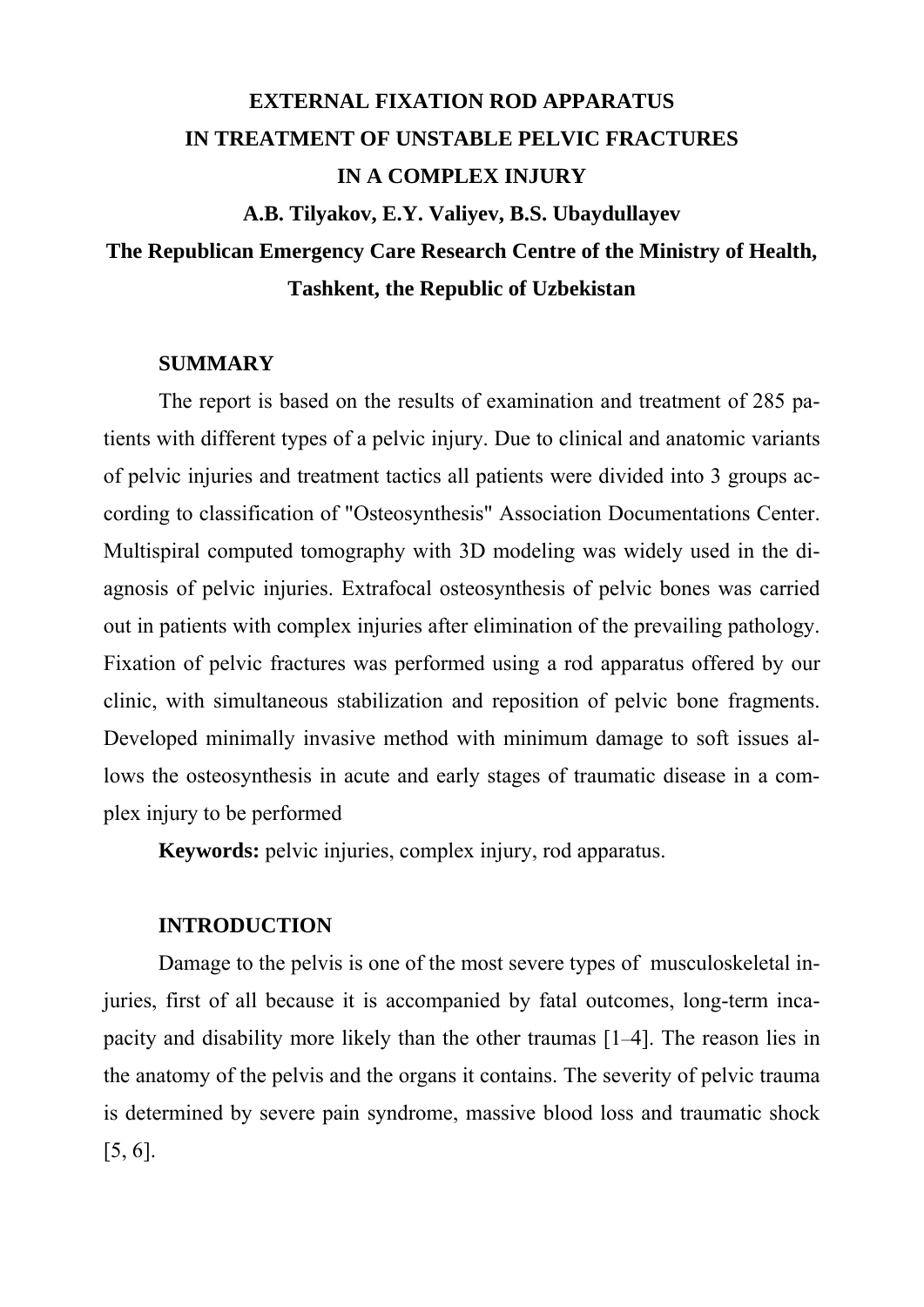According to the summary statistics, 3% of patients with polytrauma become disabled due to pelvic injuries. After conservative treatment 22–66,7% of such patients have a permanent disability, and these figures is almost three times higher than that in operated patients [1, 3, 7-9]. Mortality in pelvic injuries reaches 10–46.3%, and it is especially high among patients with complex injury – up to 50% [1, 4, 9, 10].

Recent advances in the solution of this complex problem are inextricably associated with improvement of the diagnosis, tactics, methods and means of surgical treatment of severe pelvic injuries.

Use of highly informative radiological methods (computed tomography, in particular) in the diagnosis of pelvic fractures reduced diagnostic errors to 23.68% in the last decades [5].

Progress in medical care for these patients has been achieved considerably due to numerous researches on polytrauma and traumatic shock, and this fact is resulting in introduction of standardized scales assessing the severity of patient's condition into clinical practice, as well as tactics in diagnostics and treatment under which therapeutic measures for pelvic fractures are the first priority.

Improving of outcomes greatly owes to interpretation of an early external fixation effect of unstable pelvic fractures. Today, most experts agree that fixation provides antishock effect, prevention of hypostatic complications and good functional outcomes [4, 5, 7, 8].

Emergency fixation of unstable pelvic ring injuries using simple devices is included into the algorithm of severe injuries treatment – ATLS (Advanced Trauma Life Support) [9].

Currently developed methods of the pelvic injury treatment are aimed at full restoration of the pelvic ring anatomy. A huge set of fracture fixation and support methods has been created, and the use of these funds has positively resulted in outcomes of pelvic trauma.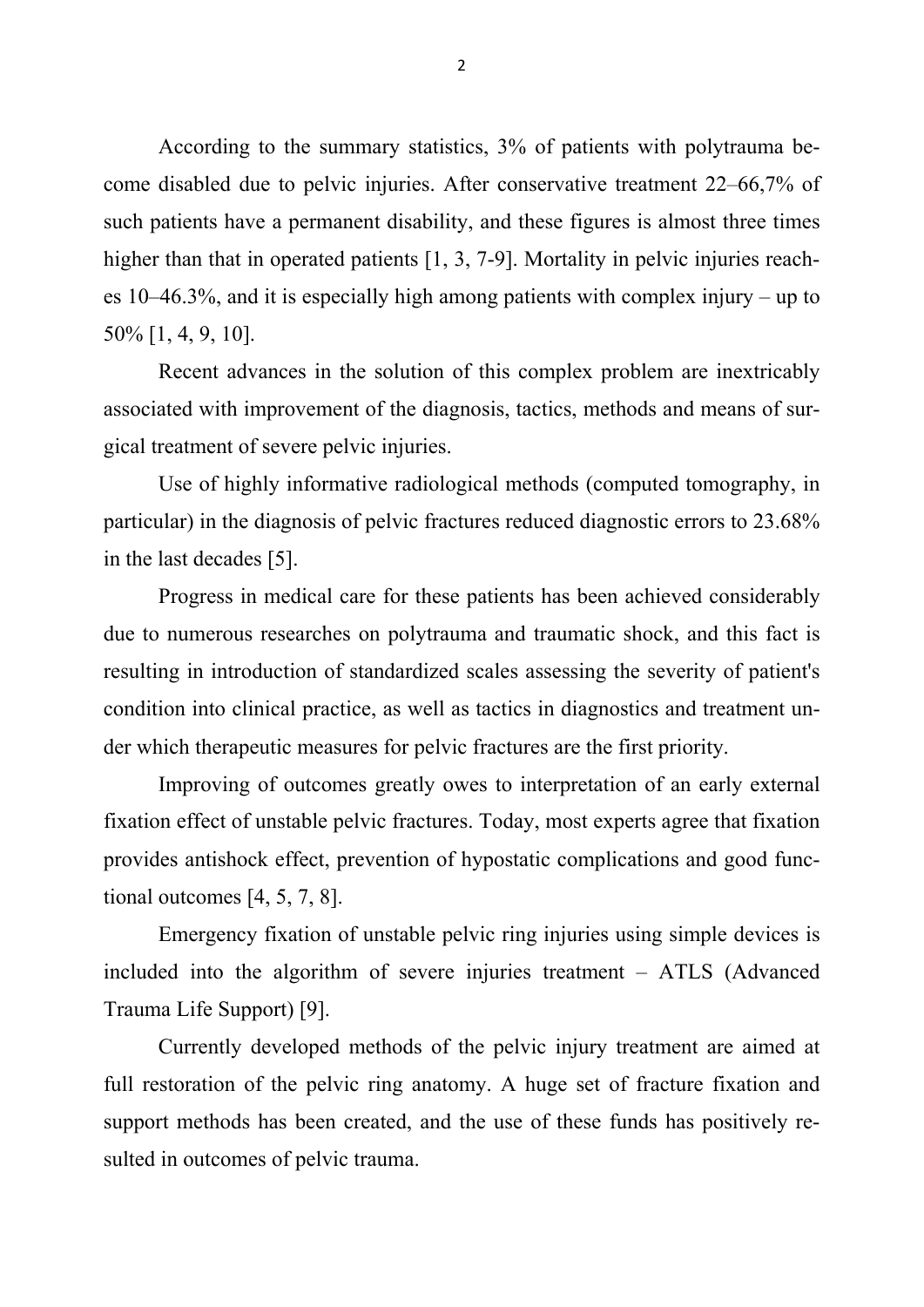However, particular treatment issues, such as clear indications for surgery, the choice of an optimal method and surgical stabilization techniques for different types of pelvic injuries as well as the number of other issues remain poorly understood and controversial.

Lots of unsatisfactory results of operative therapy for pelvic trauma are also related to the fact that offered methods cannot always provide secure fixation of fractures. Decrease of the surgery trauma severity remains one of the main directions of operative therapy development.

As hardware fixation has a small traumatic effect, many experts acknowledge adequacy of its use and perspectives of its improvement in such patients.

**Objective:** optimization of diagnostics and treatment strategies in patients with unstable pelvic fractures using modern minimally invasive techniques.

#### **MATERIAL AND METHODS**

Results of examination and treatment of 285 patients with various types of pelvic injuries are reported. The majority of patients – 180 (76%) were of the most working age, 25–55 years. There were 173 men (73%) and 64 women (27%). As traffic accident and fall from a height were the main causes of pelvic injuries, complex and multiple injuries were observed in 168 patients (71%). Among them 119 patients had brain injury of varying severity, 36 – injuries of a chest and lungs, 47 – injuries of abdominal organs, 31 – injuries of kidneys and bladder, 106 patients had fractures of extremities. Signs of traumatic shock of varying severity were observed in 194 patients admitted to the hospital.

All patients were divided into 3 groups based on clinical and anatomic variants of pelvic injuries and treatment strategies, according to classification of "Osteosynthesis" Association Documentations Center.

Group 1: Type  $A - a$  minimum displacement of fragments without breaking the dorsal part of the pelvic ring; pelvic diaphragm is intact; the pelvis is able to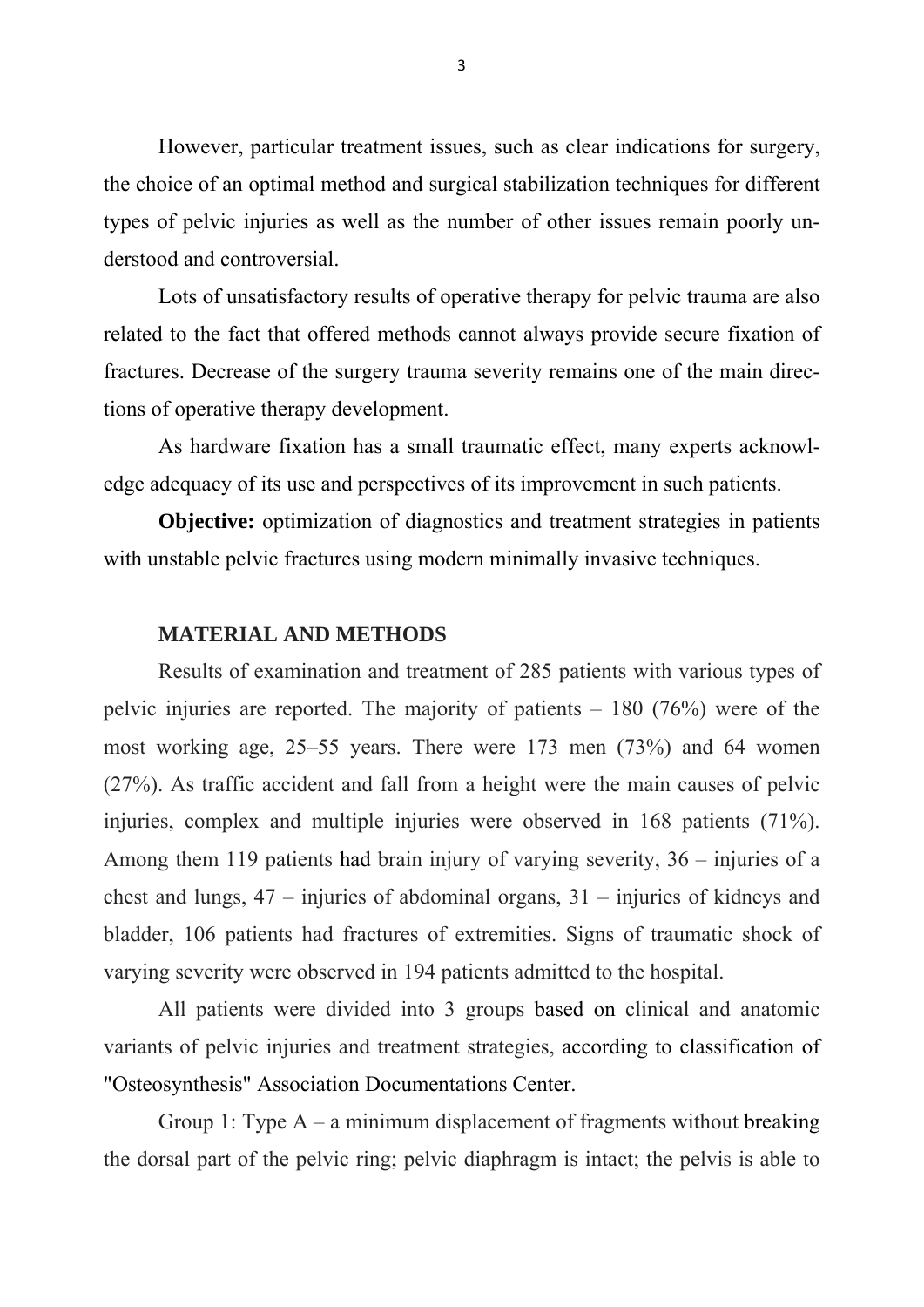counteract the usual physical load without displacement of bone fragments. The group included 99 patients.

Group 2: Type B – rotationally unstable but vertically stable fractures resulting from exposure to lateral compression or rotational forces. Posterior group of pelvic ligaments and pelvic floor remain intact, rotational instability is possible. The group included 106 patients.

Group 3: Type C – rotationally and vertically unstable fractures, characterized by a complete rupture of the pelvic ring, including rear sacroiliac complex. The damage may be either unilateral or bilateral. The group included 80 patients.

All patients with injuries of pelvic bones were examined and treated according to the standard scheme, in view of the prevailing pathology. All patients with complex injuries were admitted to the shock unit upon arrival where they were examined by experts – traumatologist, neurosurgeon, resuscitator, surgeon, urologist and, if necessary, other specialists. In the presence of hemodynamic instability, anti-shock measures were performed. Simultaneous examination included sampling (general blood test, urine test, blood group and Rh factor, blood biochemistry and coagulation), radiography and ultrasonogrphy of internal organs and echoencephaloscopy. Computed and multispiral computed tomographies were performed if there were indications.

Indications for operative therapy using external fixation devices were considered as follows:

- Double pubic bones fractures with displacement of bone fragments;
- Double ischial bones fractures with displacement of bone fragments;
- Various combinations of such injuries;
- Rupture of the pubic symphysis;
- Fractures of the acetabulum with central dislocation of the hip.

In patients with injuries of the chest and abdomen requiring emergency surgery, laparotomy and extrafocal osteosynthesis were performed consistently.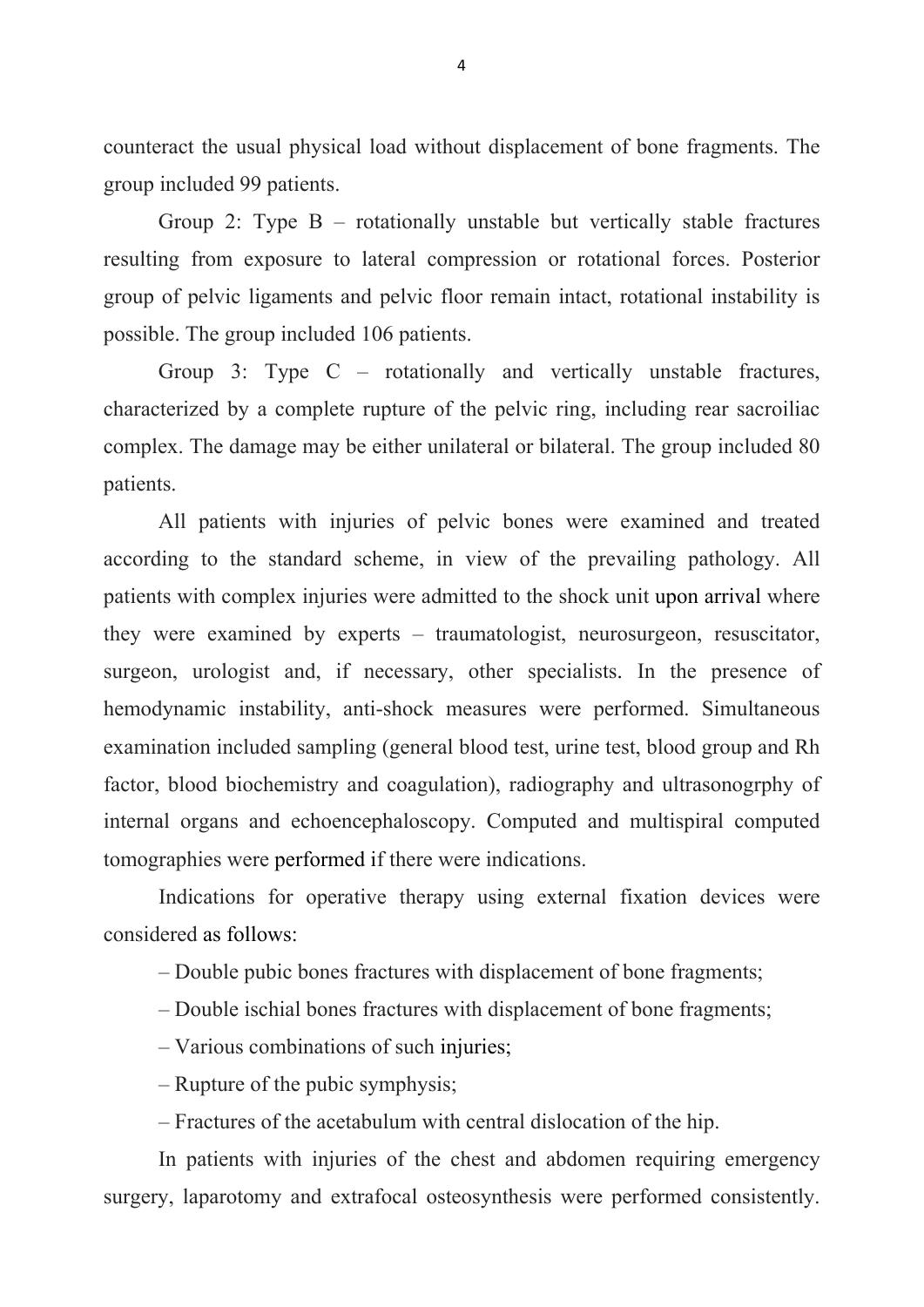Osteosynthesis of pelvic bones using a rod device given by our clinic, with simultaneous stabilization and reposition of bone fragments was carried out after elimination of the prevailing injury.

Total of 205 surgeries were carried out. Operative therapy using external fixation was performed in 103 patients, plate osteosynthesis of anterior part of the pelvis – in 23 patients, acetabular fixation – in 38 patients, and combined osteosynthesis – in 60 patients. External fixation devices developed at the Republican Emergency Care Research Centre (RECRC) were used for the treatment of patients with pelvic fractures.

#### **OSTEOSYNTHESIS PROCEDURE**

Rods are screwed into pelvic bones using closed method, after preliminary formation of holes with a flexible awl, in the supine position of a patient under regional or general anesthesia.

The skin incision of up to 1 cm is made parallel to the inguinal fold in the supra-acetabular area at some distance from the anterior superior iliac spine and downward and inward at 3–3.5 cm. An access to the bone is created in the supraacetabular area using a trocar to prevent damage to soft tissues and blood vessels. A hole is formed in the ilium using the awl. The first threaded rod is screwed into the hole perpendicularly to a horizontal plane and at the angle of 10° to the sagittal plane involving the full length of a threaded part (the inserted part of the rod is 4.5–5 cm whereas the whole working part is 12 cm.). The second rod is similarly introduced into the opposite side of the pelvis.

Next is a 0.5 cm-long skin incision at the anterior superior iliac spine bone projection. The second pair of rods is screwed into the holes formed with the awl, at the angle of 5° to the sagittal plane and at 10° to the front plane. The rods are installed into both pubic tubercles in a similar way. Inserted part of the rods is 4.5–5 cm and the working part is 9 cm. Insertion of the rods is being monitored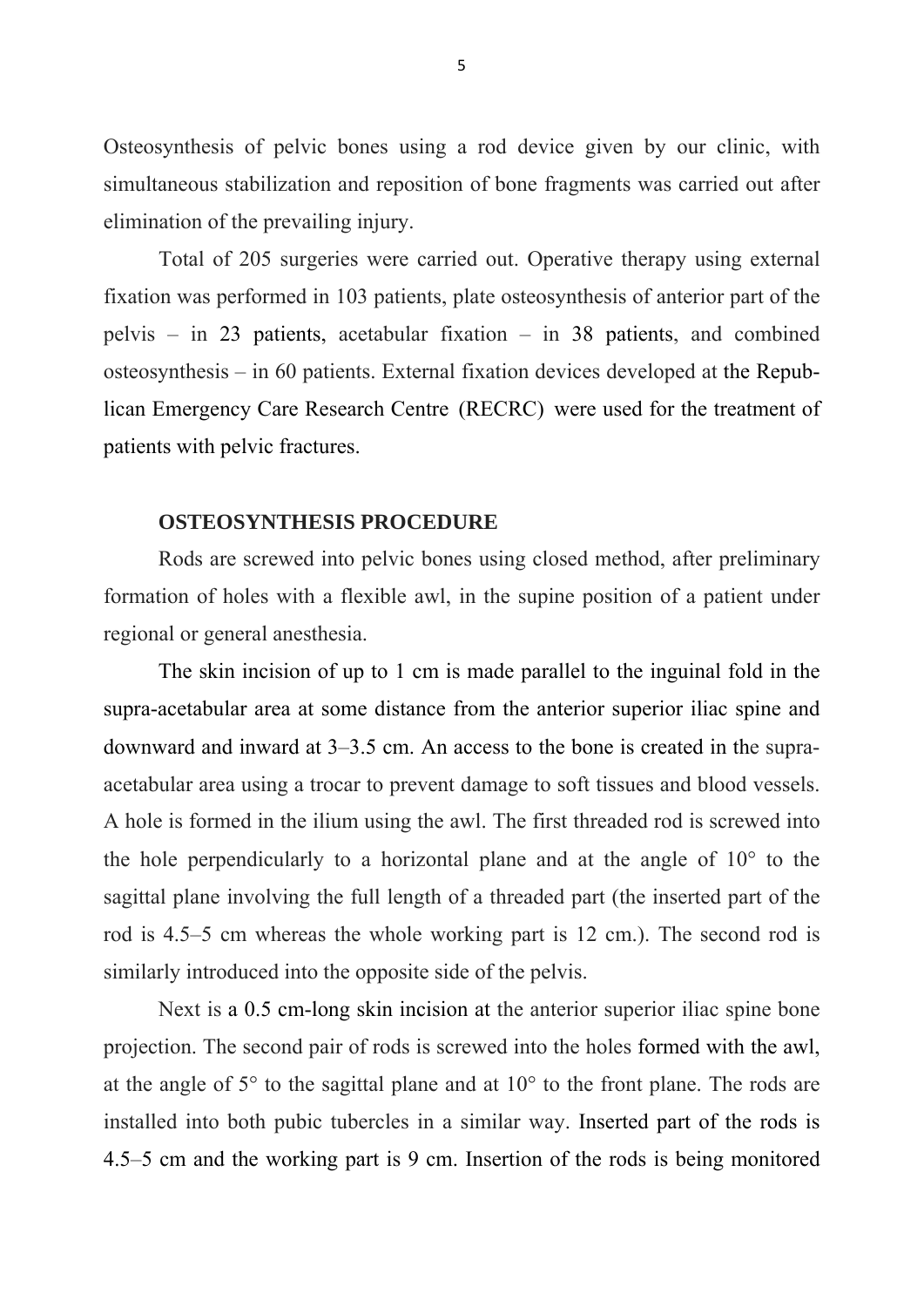with an image intensifier. Apparatus modules collected into a single frame system are mounted onto the inserted rods.

Vertical and diagonal displacement of the pelvis fragments is eliminated by traction along the axis of the lower limbs under image intensifier monitoring. Then, skin incisions are made at the projections of posterior superior spines of iliac bones, bone holes are formed with an aid of the awl, third pair of threaded rods is horizontally screwed into the bone at the angle of 15° to the frontal plane (from front to back, from outside to inside). The device is stabilized by adjusting the nuts, so lateral compression is created by means of bars of anterior pelvic module after elimination of pelvic bones displacement under the control of an image intensifier, providing stable fixation of bone fragments and both halves of the pelvis in anatomical reposition.

It should be noted that early surgical intervention using the device allows us to cure damaged structures and reduce displacement without much difficulty.

When full single-stage reduction was impossible due to severity of patients general condition, the adjustment of fragments position was performed gradually by moving the device modules relative to each other in the postoperative period. The device was stabilized by tightening the nuts. Residual displacements were eliminated under the control of an image intensifier. The hip joint immobilization with the apparatus averaged 6–8 weeks. Further treatment of patients was performed using a full range of rehabilitation measures.

Assessment of treatment results was based on anatomical and functional criteria. Anatomical results were assessed according to repeated X-ray images and CT-scans. The functional outcome was assessed on the basis of complaints of patients, clinical data, and range of movement in healthy and damaged joints. The complete elimination of pelvic fragments and joint displacement was considered as a good anatomical result. The full recovery of the pelvic ring functional capability was considered as a good functional outcome.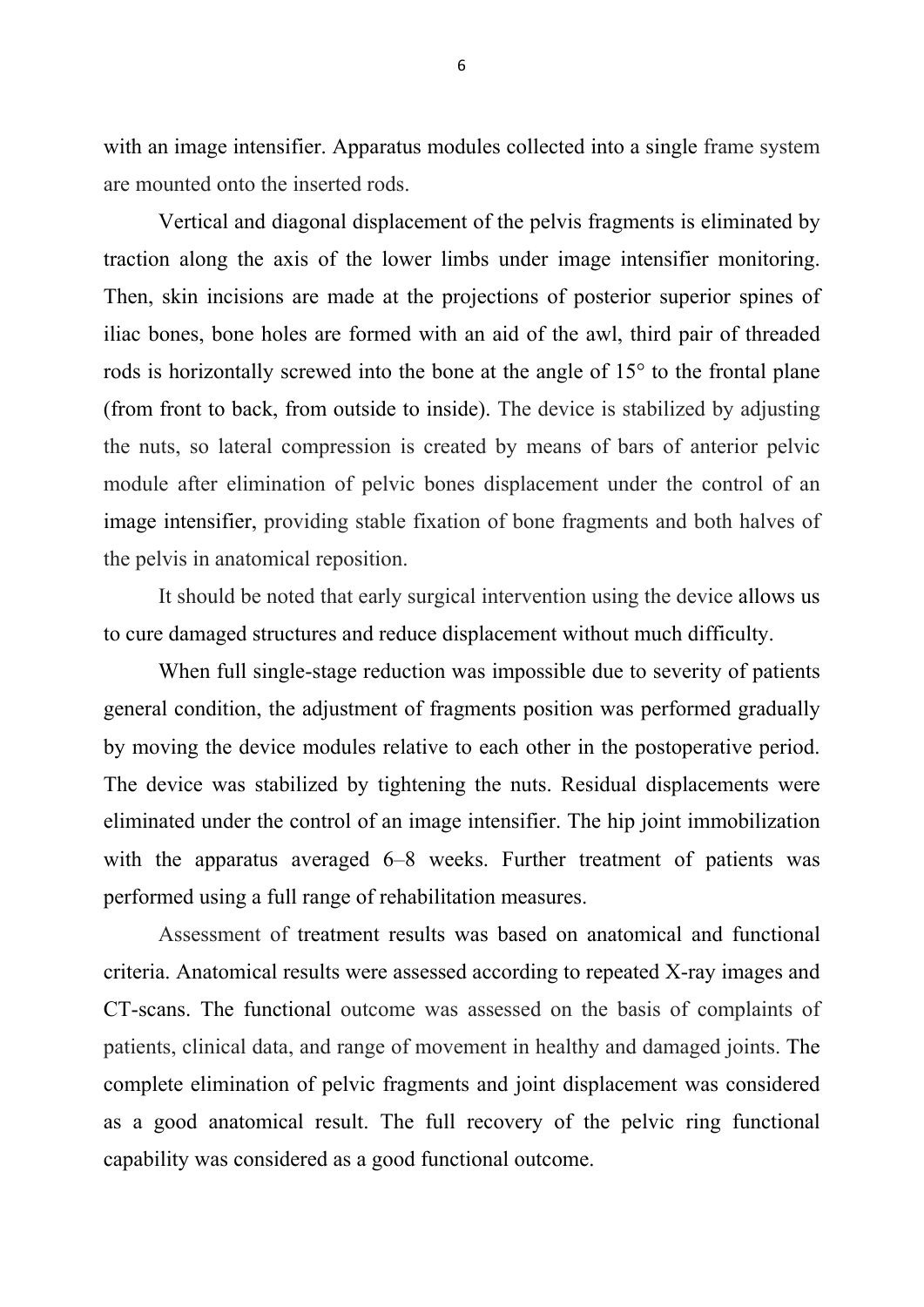Satisfactory anatomic result was an incomplete displacement reduction with good adaptation of bone fragments. Deformation of the pelvis not significantly affecting the supporting function but limiting movement in the hip joints up to 25–30% was considered as satisfactory functional result.

Unsatisfactory outcome was considered as preserving of significant pain syndrome, including at rest, limitation of the hip joint movement by more than 30%, support dysfunction and the occurrence of secondary degenerative diseases – sacroilitis, arthrosis, avascular necrosis of the femoral head, etc.



Fig. 1. Reposition rod apparatus for treatment of unstable and polifocal pelvic fractures  $(a, b - \text{scheme of the device}; c, d - \text{apparatus on a model}).$ 

## **RESULTS AND DISCUSSION**

Treatment results of patients with injuries of the acetabulum (6–12 months) were studied.

Assessing the quality of displacement reduction and recovery of function in unstable fractures of the pelvis using various surgical options and their combinations, we found that the most qualitative reduction of displacement and stable fixation of bone fragments was achieved in patients with type B fractures in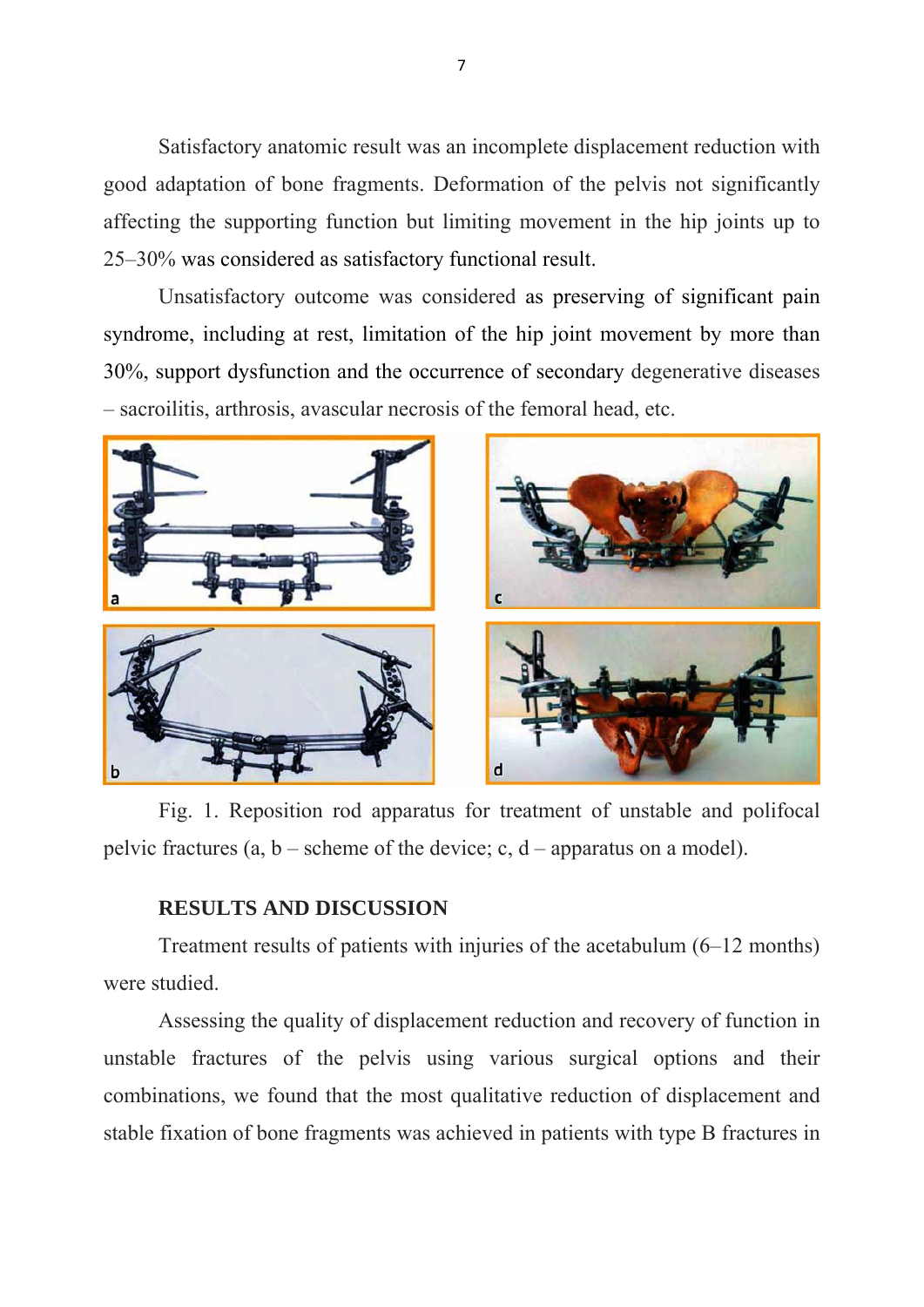94 cases (32.9%) and type C in 70 cases (24.5%) when methods of combined external osteosynthesis and plate osteosynthesis were applied.

Long-term results (6–36 months) of surgical treatment of unstable pelvic fractures were studied in 182 patients. All patients were operated on in the early post-traumatic period (up to 10 days). Stability of the pelvic ring has been completely restored in all cases, being confirmed by X-ray imaging of pubic and sacroiliac joints.

Results of treatment undoubtedly depend on the quality of bone fragments displacement reduction. In the whole group of 182 patients who were treated with various surgical options, complete reduction was achieved in 114 cases (62.9%) and these patients demonstrated excellent results. In 48 cases (26%) reduction was incomplete. In this group, 15 patients (31.2%) had excellent functional outcomes and 33 patients (68.8%) had good results. Thirteen patients (65%) had satisfactory outcomes while in 20 cases (11%) reduction was unsatisfactory. 7 patients (34%) with a vertical and rotational instability demonstrated poor results.

Thus, the rod external fixation device for the treatment of pelvic injuries reduces and fixes bone fragments eliminating the displacement of pelvic halves. Minimally invasive techniques with minimum damage to soft tissues allow the fixation in acute and early periods of traumatic disease to be performed. Rigid fixation and the ability to transfer a load through the structure of the device, bypassing the damaged joint, allows a patient to recommence motion activity 10- 14 days after the surgery and this fact significantly reduces the risk of threatening hypostatic complications.

Advantages of using the rod external fixation device for treatment of damage to pelvic ring are following:

– Low traumatic effect of the technique;

- Ability to use the device during the first few hours after the injury;
- The possibility to correct reposition during the treatment;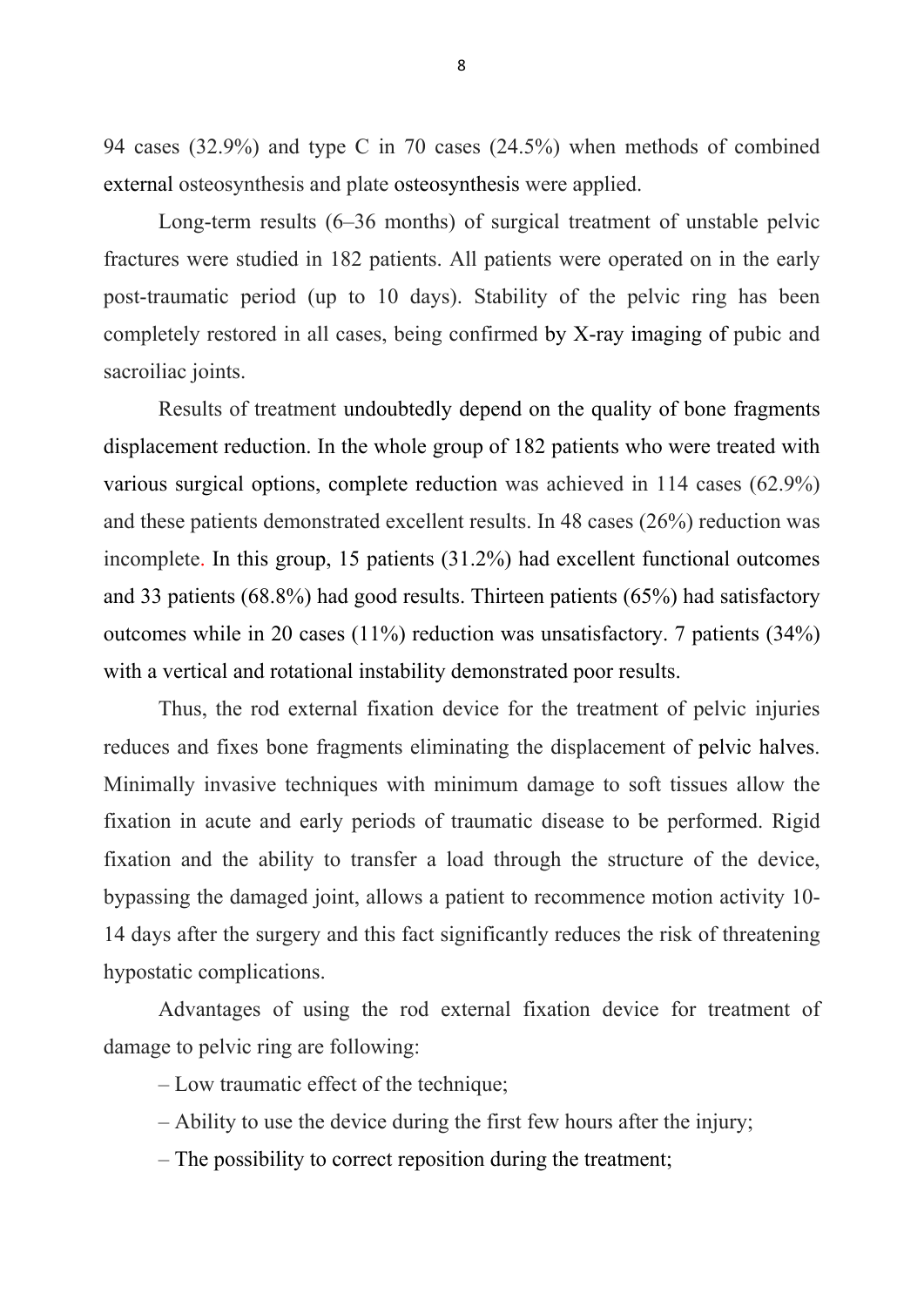– Stabilization of the fracture helps stop bleeding, reduces pain, it is one of the options of antishock therapy;

– Early rehabilitation;

– Reduced risk of pulmonary, cardiovascular and other complications.

The case report is presented as an example.

A 28-year-old male patient M. received an injury in a car accident. The patient was moved to RECRC on the 12th day after the trauma from Qarshi branch of RECRC, where he was treated with a diagnosis of "Complex injury. Closed fracture of the right lateral mass of the sacrum with displacement of bone fragments. Closed fracture of the left pubic and ischial bones with displacement of bone fragments and rupture of the symphysis pubis (Type B). Closed fracture of the right transverse process of  $L_V$  with displacement of bone fragments. Rupture of mesentery. Traumatic shock of the  $3<sup>rd</sup>$  stage". In Qarshi branch of RECRC the patient was urgently operated on and underwent laparotomy, suture of ruptured mesentery, partial enterectomy with a single-barrel ileostomy. Reapeted laparotomy and closure of perforated duodenal ulcer were performed on day 7, as the profuse gastrointestinal bleeding happened. Patient's condition has stabilized. Laparotomy wound sepsis has developed. The patient was transferred to RECRC for the further treatment. In RECRC the patient was examined according to the standards. The diagnosis was: "Complex injury. Closed fracture of the right lateral mass of the sacrum with displacement of bone fragments. Closed fracture of the left pubic and ischial bones with displacement of bone fragments and rupture of the symphysis pubis (Type B). Closed fracture of the right transverse process of  $L_V$  with displacement of bone fragments. Laparotomy, suturing of ruptured mesentery, small bowel resection with single-barrel ileostomy. Repeated laparotomy on day 7, closure of perforated duodenal ulcer. Laparotomy wound sepsis" (Figs. 2 and 3). The patient underwent surgery on the  $3<sup>rd</sup>$  day after admission to the RECRC. Osteosynthesis of the pelvis by means of the rod device and secondary laparotomic wound debridement were carried out (Figure 4–7).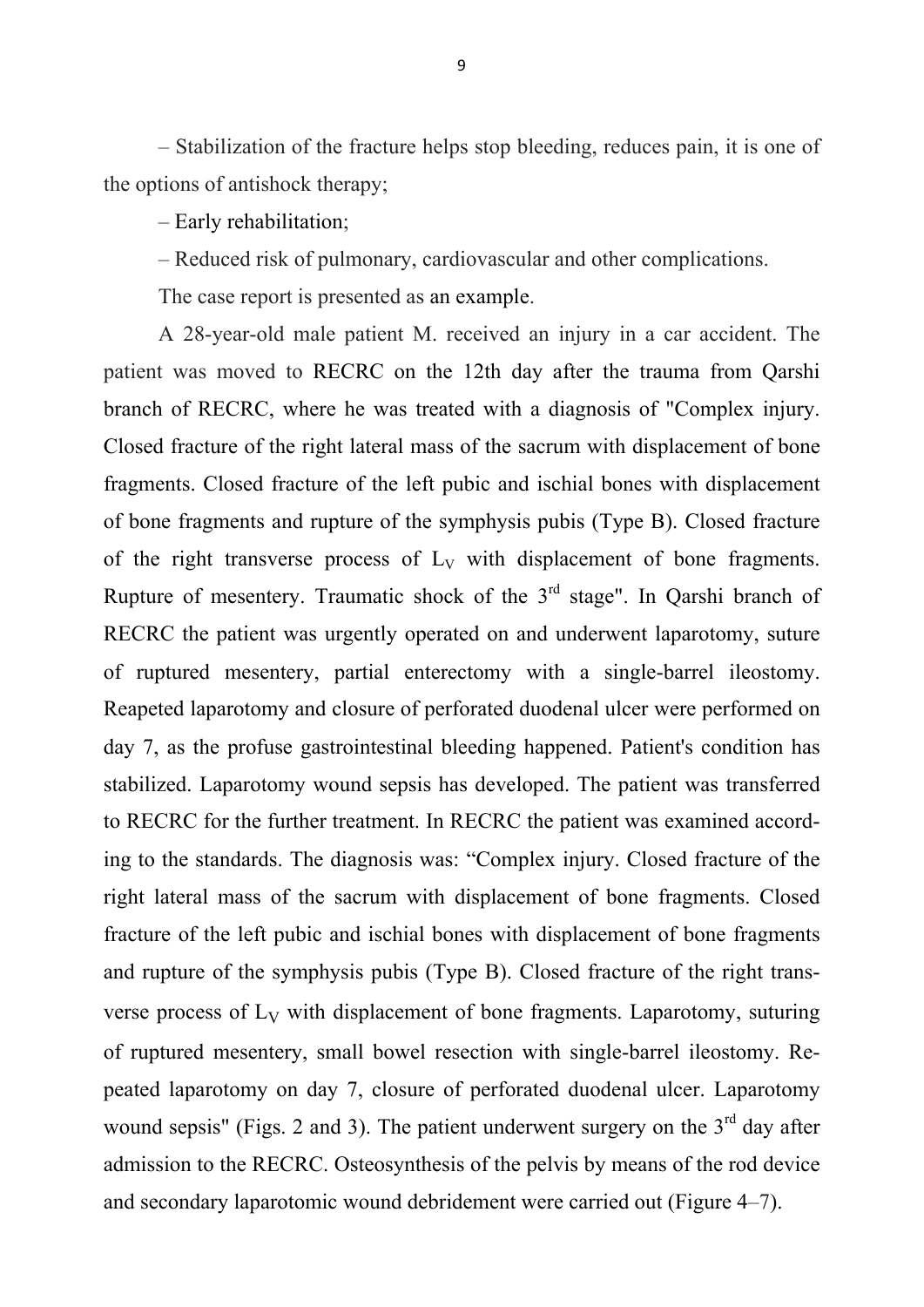

Fig. 2. X-ray image on admission



Fig. 3. Position of the patient on an orthopedic table



Fig. 4. Stage of rods insertion at the supra-acetabular area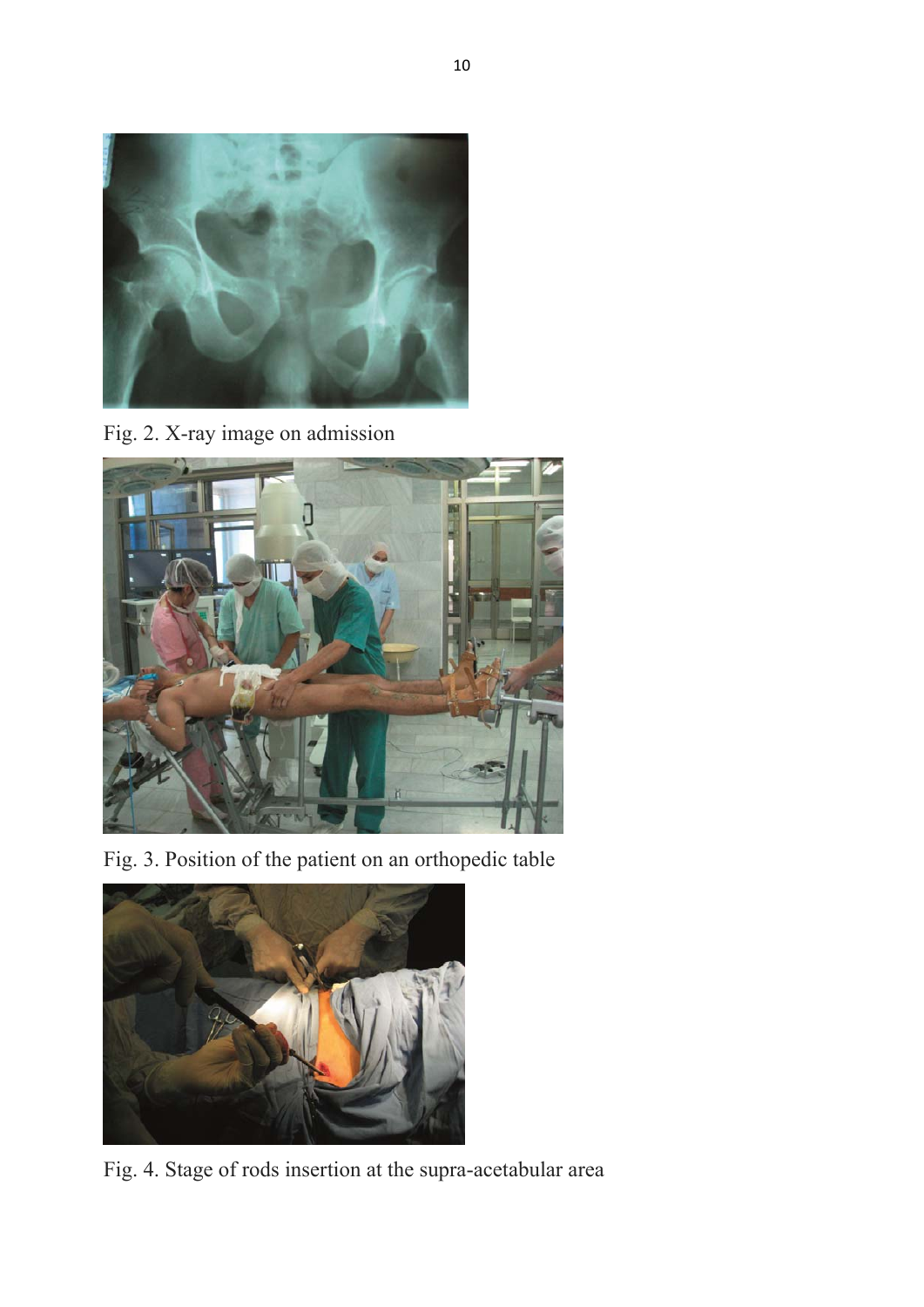

Fig. 5. After mounting the rod device and secondary surgical debridement of the laparatomy wound



Fig. 6. X-ray image after surgery



Fig. 7. General view on the 3<sup>rd</sup> day after surgery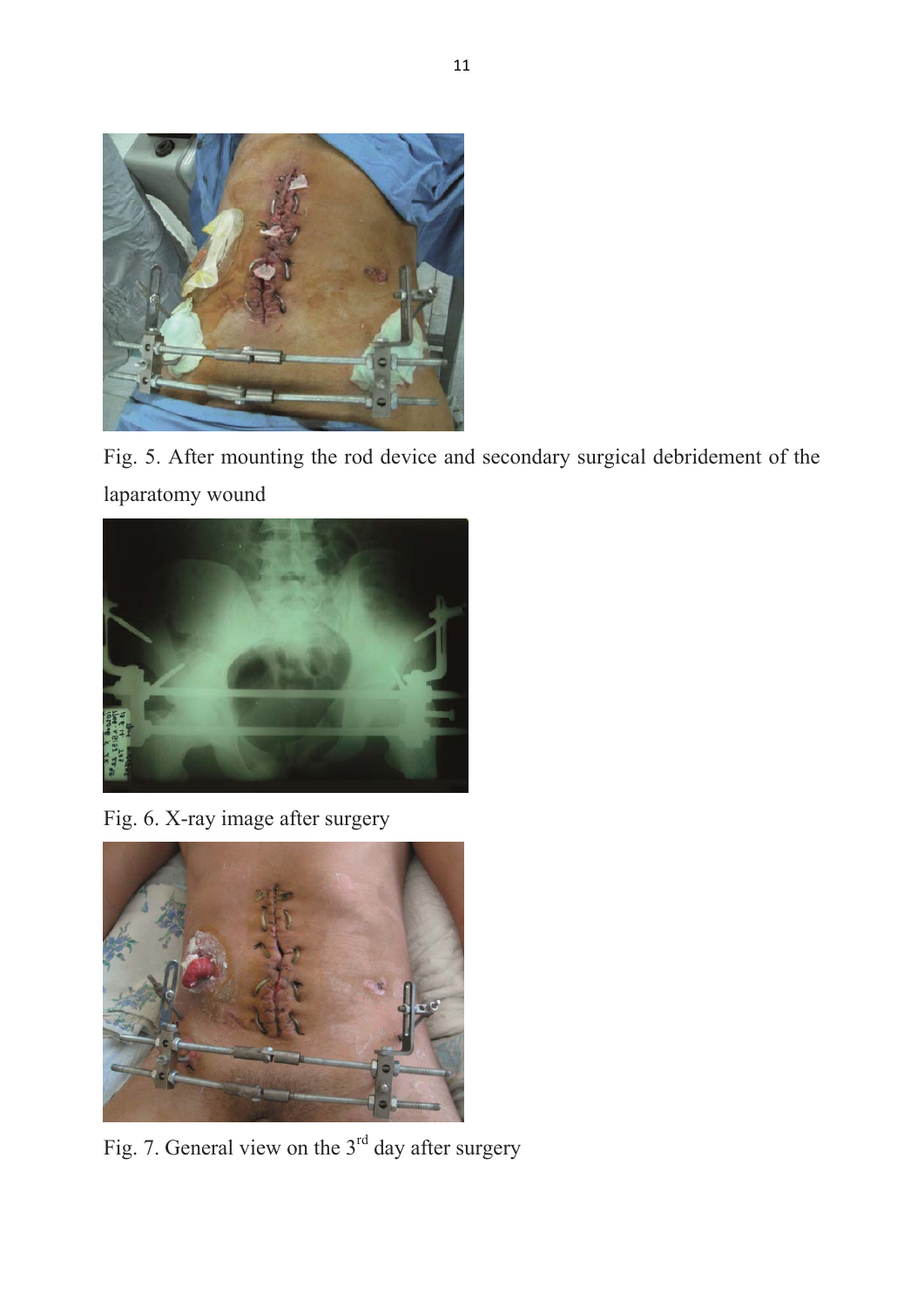

Fig. 8. Functional outcome, 14 days after surgery



Fig. 9. Functional outcome, 3 months after surgery

On day 12, the patient started motion activity and trained walking on crutches. After secondary wound healing the patient was discharged on the 16th day. The apparatus was removed 2 months later. Walking on crutches during the next 4 months was recommended. At the repeated examination 6 months later the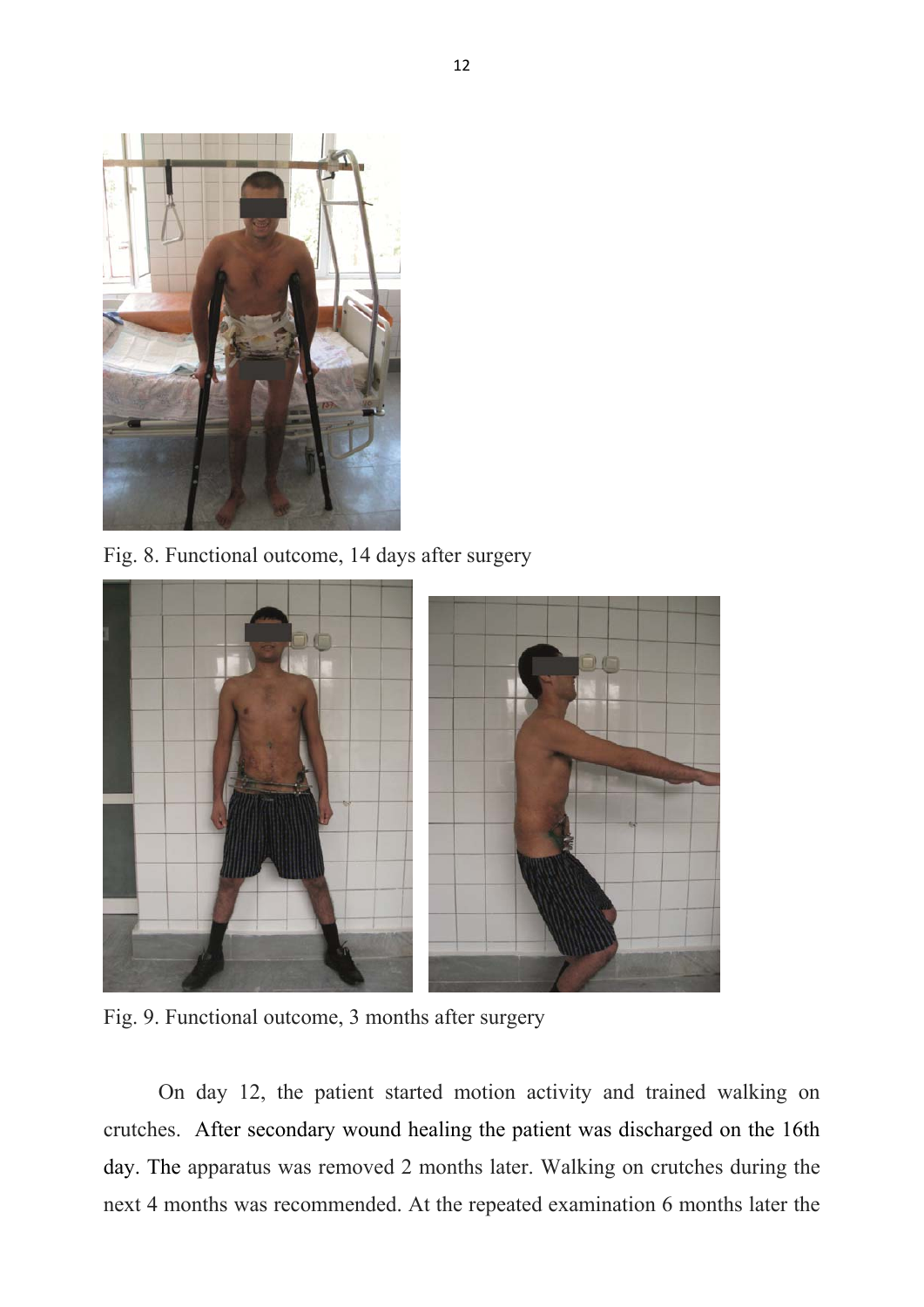patient walked without crutches, gait disturbance was not observed, movements in the hip joint were limited within 10 degrees (Fig. 8, 9).

#### **CONCLUSION**

Diagnosis of unstable pelvic injuries should be comprehensive, comprising the clinical and instrumental diagnostic methods.

Certain algorithm steps regarding the type and nature of the damage, together with the use of modern technologies allow to reduce the number of misdiagnosis and improves the selection of optimal treatment.

External fixation rods are adequate in stable osteosynthesis being effective and less traumatic method of stabilization of pelvic injuries in the early period of traumatic disease.

Early surgical treatment plan for unstable pelvic fractures using external method in combination with internal osteosynthesis, if having indications, allows to have positive anatomic and functional outcomes in 91.6% of cases.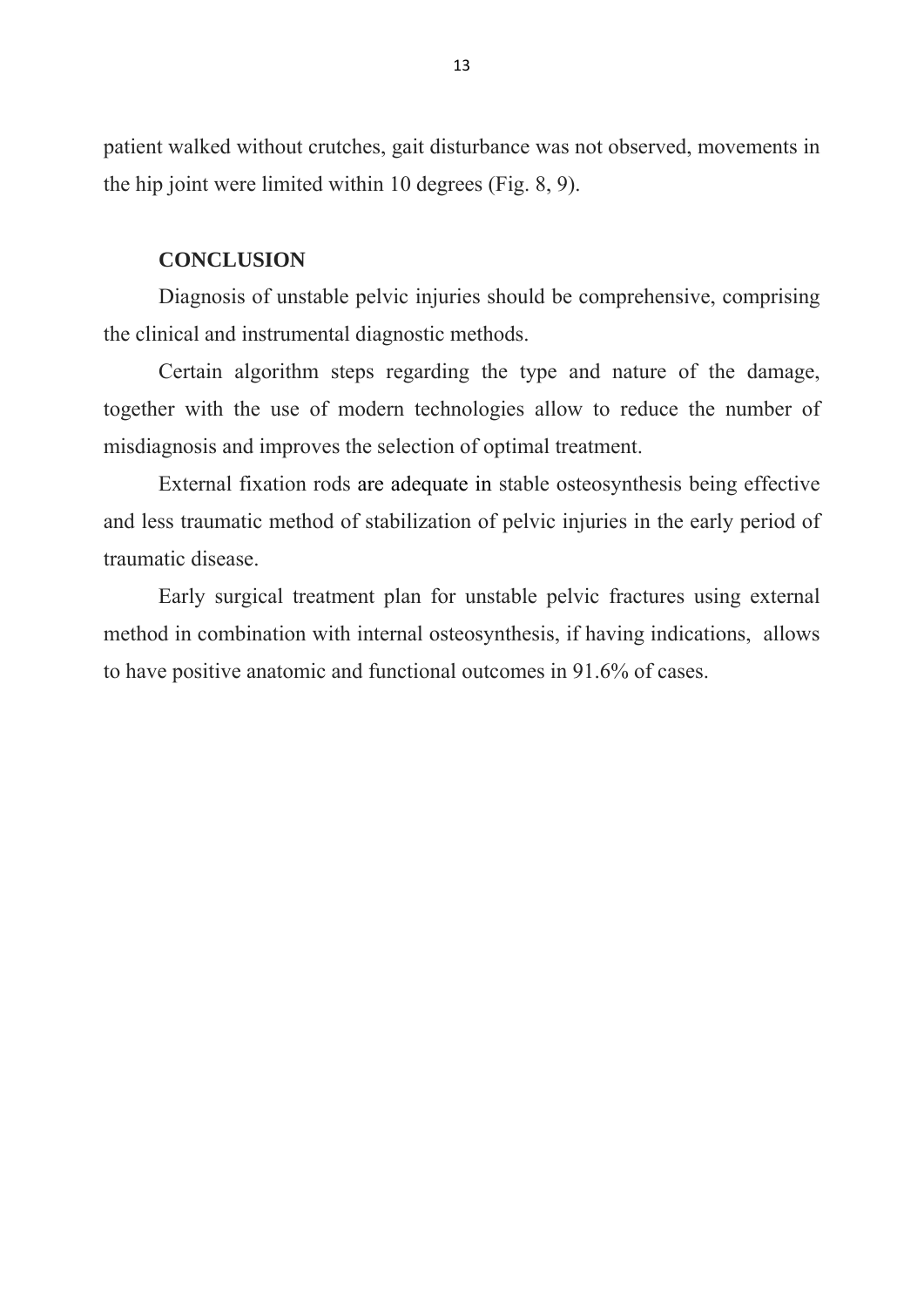## **REFERENCES**

1. Bagnenko S.F., Kashanskiy S.F., Rzayev R.S., Kucheyev I.O. Anatomo-klinicheskoye obosnovaniye sposoba lecheniya povrezhdeniy taza s narusheniyem tselostnosti ego kol'tsa [Anatomic and Clinical Background for the Method of Treatment for Pelvic Injures with Breaking of the Pelvic Ring]. Travmatologiya i ortopediya Rossii. 2009: 2: 46–52. (In Russian).

2. Kuzmin V.I., Gomonov V.P., Cherkashov A.M., Lelikov K.S. Osteosintez sterzhnevym apparatom perelomov kostey taza [Rod apparatus in pelvic fractures ostheosyntesis]. Travmatologiya i Ortopediya: Sovremennost' i Budushchee: materialy mezhdunarodnogo kongressa [Traumatology and orthopedics: nowadays and perspectives. Contents of the International Congress]. Moscow, April 7–9, 2003. 248–249. (In Russian).

3. Finamore P.S., Echols K.T., Vakili B., et al. Anatomic relationships of the "top-down" mid-urethral sling. J Reprod Med. 2009; 54 (5): 319–321.

4. Katsoulis E., Tzioupis C., Sparks I., Giannoudis P.V. Compressive blunt trauma of the abdomen and pelvis associated with abdominal aortic rupture. Acta Orthop Belg. 2006; 72 (4): 492–501.

5. Bondarenko A.V., Smaznev K.V., Pelaganchuk V.A. Vozmozhnosti repozitsii i fiksatsii nestabil'nykh povrezhdeniy taza vneshnimi sistemami [Abilities of reposition and fixation of unstable pelvic fractures with external fixation devices]. Travmatologiya i Ortopediya: Sovremennost' i Budushchee: materialy mezhdunarodnogo kongressa [Traumatology and orthopedics: nowadays and perspectives. Contents of the International Congress]. Moscow, April 7–9, 2003. 275. (In Russian).

6. Stelmakh K.K. Lechenie nestabil'nykh povrezhdeniy taza [The treatment of unstable pelvic fractures]. Travmatologiya i ortopediya Rossii. 2005; 4: 31–38. (In Russian).

7. Afaunov A.I., Afaunov A.A., Blazhenko A.N., Ananikov P.I., Polyakov A.V. Analiz grupp bol'nykh s mnozhestvennymi povrezhdeniyami taza i perelomami drugikh lokalizatsiy [The Analysis of Patients With Multiple Pelvic Injures and Other Localization Fractures]. Lechenie sochetannykh travm i zabolevaniy konechnostey: tezisy dokl. na Vseross. yubileynoy nauch.-prakt. konf. [The Treatment of Complex Injuries and Diseases of Extremities: Reports of the all-Russian Jubilee Scientific and Practical Conference]. Moscow, 2003. 28. (In Russian).

8. Dyatlov M.M. Slozhnye povrezhdeniya taza. Chto delat' [Serious pelvic injuries: what we have to do?]. Gomel: Gomel. Gos. Med. Univ. Publ., 2006. 494 p. (In Russian).

9. Totterman A., Madsen J.E., Skada N.O., Roise O. Extraperitoneal pelvic packing: a salvage procedure to control massive traumatic pelvic hemorrhage. J Trauma Injury Infect Crit Care. 2007; 62 (4): 843–852.

10. Ankin L.N., Pipiya G.G., Ankin N.L. Lechenie povrezhdeniy taza u postradavshikh s izolirovannoy i sochetannoy travmoy [Pelvic Injures Treatment in Pa